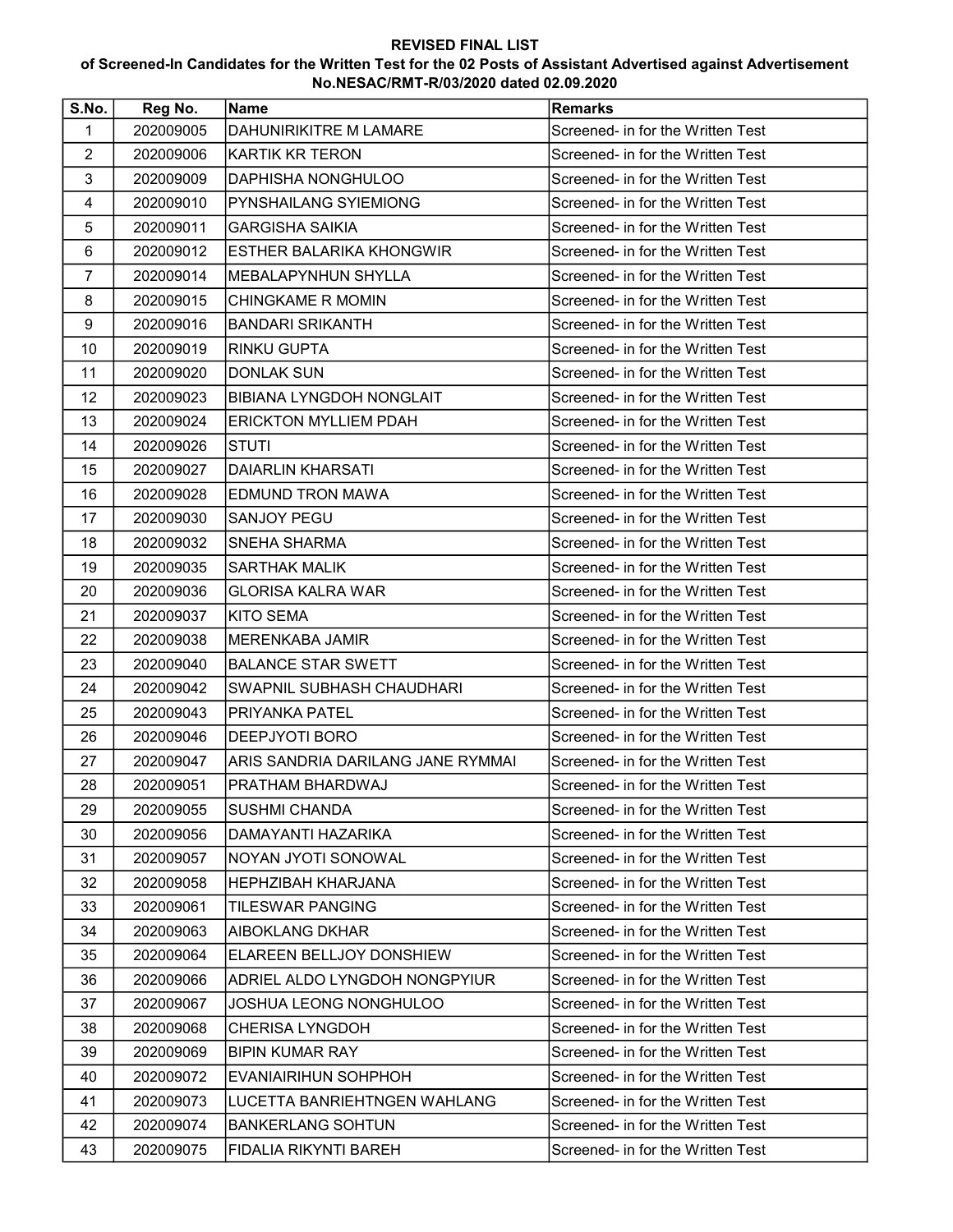| 44 | 202009076 | RANGKORDOR DAVID NONGDHAR       | Screened- in for the Written Test |
|----|-----------|---------------------------------|-----------------------------------|
| 45 | 202009077 | JOYA RINA MARY WARJRI           | Screened- in for the Written Test |
| 46 | 202009078 | <b>ALAKANANDA BORO</b>          | Screened- in for the Written Test |
| 47 | 202009079 | IMONICA SHARMA                  | Screened- in for the Written Test |
| 48 | 202009080 | <b>LAXMI BISWA</b>              | Screened- in for the Written Test |
| 49 | 202009081 | <b>GEORGE BRANSON KATRAI</b>    | Screened- in for the Written Test |
| 50 | 202009082 | <b>BASHONGKUN MASSAR</b>        | Screened- in for the Written Test |
| 51 | 202009084 | <b>LEBITZA WARJRI</b>           | Screened- in for the Written Test |
| 52 | 202009085 | <b>IAKIDAKMEN KHARMALKI</b>     | Screened- in for the Written Test |
| 53 | 202009086 | LHINGNEILAM LHOUVUM             | Screened- in for the Written Test |
| 54 | 202009087 | MARVELENE GRACE RYMMAI          | Screened- in for the Written Test |
| 55 | 202009089 | DEVENDRA SINGH                  | Screened- in for the Written Test |
| 56 | 202009091 | <b>HEIGENICA LAMARE</b>         | Screened- in for the Written Test |
| 57 | 202009092 | <b>ANAN TYRING</b>              | Screened- in for the Written Test |
| 58 | 202009093 | <b>RUPALI DUBEY</b>             | Screened- in for the Written Test |
| 59 | 202009094 | <b>BENU DAS</b>                 | Screened- in for the Written Test |
| 60 | 202009095 | PFOKRENI KAYIKHO                | Screened- in for the Written Test |
| 61 | 202009096 | <b>SUSAN MARIAM RANEE</b>       | Screened- in for the Written Test |
| 62 | 202009098 | NAFISHA PAKYNTEIN               | Screened- in for the Written Test |
| 63 | 202009100 | <b>BALARY SUCHIANG</b>          | Screened- in for the Written Test |
| 64 | 202009101 | DERHASAD BASUMATARY             | Screened- in for the Written Test |
| 65 | 202009103 | <b>GREESHMA GIRISH</b>          | Screened- in for the Written Test |
| 66 | 202009111 | RICHBERT PYNDAPLANG DIENGDOH    | Screened- in for the Written Test |
| 67 | 202009112 | <b>MOUSUMI WARJRI</b>           | Screened- in for the Written Test |
| 68 | 202009113 | HAZEL PYNTNGEN DKHAR            | Screened- in for the Written Test |
| 69 | 202009114 | <b>G MUANTHANG</b>              | Screened- in for the Written Test |
| 70 | 202009116 | PULAK MATABBAR                  | Screened- in for the Written Test |
| 71 | 202009120 | <b>KITCHWA DKHAR</b>            | Screened- in for the Written Test |
| 72 | 202009121 | <b>WANKITDOR MYLLIEM UMLONG</b> | Screened- in for the Written Test |
| 73 | 202009123 | <b>KOMAL</b>                    | Screened- in for the Written Test |
| 74 | 202009125 | <b>SANGITA BORUAH</b>           | Screened- in for the Written Test |
| 75 | 202009126 | PHAAM LAM                       | Screened- in for the Written Test |
| 76 | 202009127 | J MEIASHANLANG KHYRIEM          | Screened- in for the Written Test |
| 77 | 202009128 | CHERIFT ADAN SHYLLA             | Screened- in for the Written Test |
| 78 | 202009131 | <b>BANKIT BUROM NONGBET</b>     | Screened- in for the Written Test |
| 79 | 202009132 | <b>MESHAK MARBANIANG</b>        | Screened- in for the Written Test |
| 80 | 202009133 | SATYAM PRIYAM BORO              | Screened- in for the Written Test |
| 81 | 202009134 | <b>GARY P NONGKHLAW</b>         | Screened- in for the Written Test |
| 82 | 202009136 | FATIMA SHANDI LAMIN             | Screened- in for the Written Test |
| 83 | 202009138 | SIMNA SIRAJ                     | Screened- in for the Written Test |
| 84 | 202009139 | SUPRIYA SARMAH                  | Screened- in for the Written Test |
| 85 | 202009140 | NANGWADBORLANG MARNGAR          | Screened- in for the Written Test |
| 86 | 202009141 | KORDOR LAMUEL PYRBOT            | Screened- in for the Written Test |
| 87 | 202009142 | <b>JUBITA GOGOI</b>             | Screened- in for the Written Test |
| 88 | 202009144 | SWARZINA SWARGIARY              | Screened- in for the Written Test |
| 89 | 202009146 | <b>SYNRANLANG SURONG</b>        | Screened- in for the Written Test |
| 90 | 202009148 | SHUBHAM                         | Screened- in for the Written Test |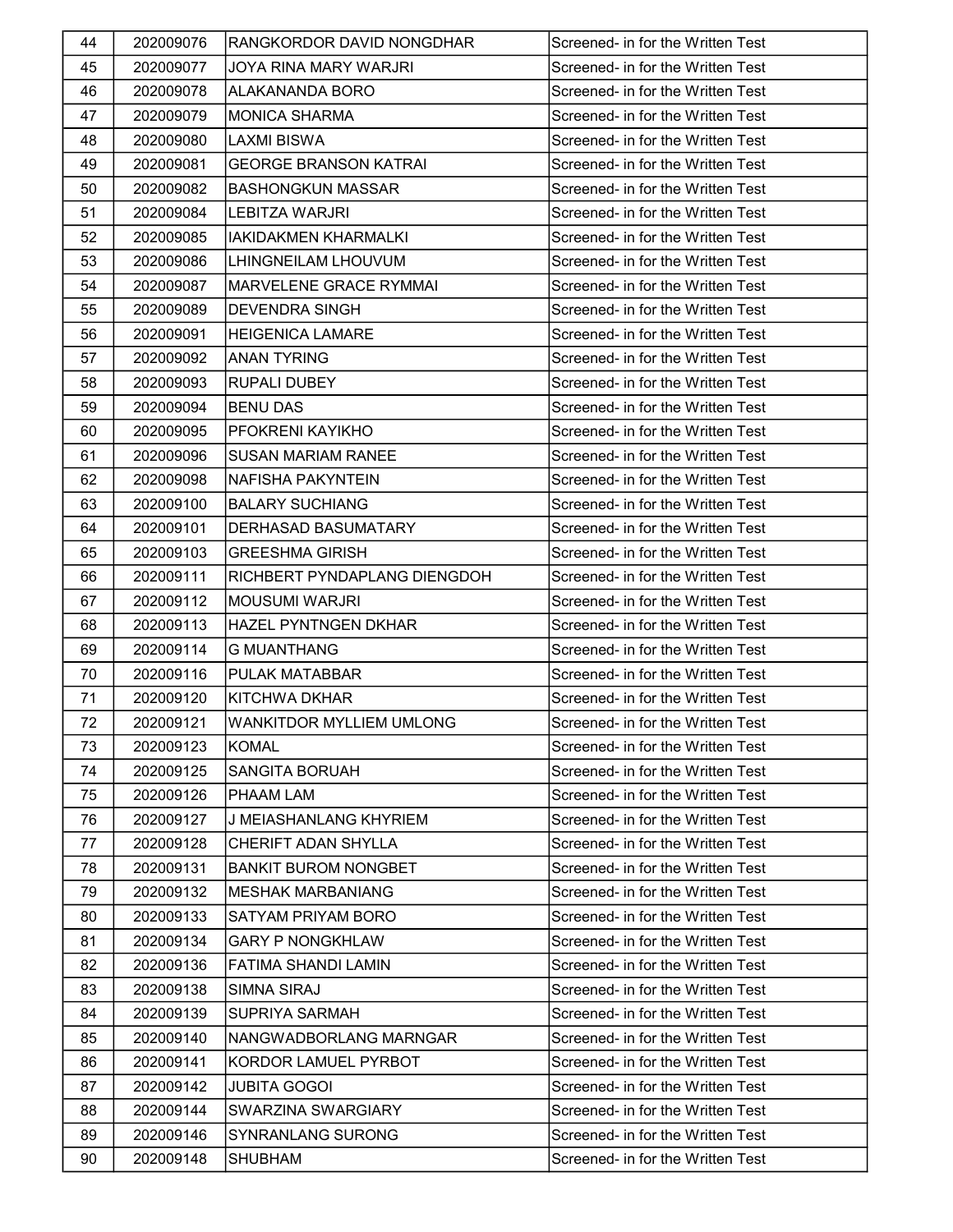| 91  | 202009149 | <b>KHRAWBOK DKHAR</b>                                               | Screened- in for the Written Test |
|-----|-----------|---------------------------------------------------------------------|-----------------------------------|
| 92  | 202009150 | <b>MURALIDHARA N</b>                                                | Screened- in for the Written Test |
| 93  | 202009151 | SHEAKHA BELRICH TONGPER WAR NONGBRScreened- in for the Written Test |                                   |
| 94  | 202009156 | <b>MARBIANGLANG KHARPRAN</b>                                        | Screened- in for the Written Test |
| 95  | 202009157 | <b>DINARIS MAWLIEH</b>                                              | Screened- in for the Written Test |
| 96  | 202009158 | <b>WELLSTANDFREE K BANI</b>                                         | Screened- in for the Written Test |
| 97  | 202009159 | <b>BARSIL JYRWA</b>                                                 | Screened- in for the Written Test |
| 98  | 202009162 | <b>EMERIN NONGSIEJ</b>                                              | Screened- in for the Written Test |
| 99  | 202009164 | <b>BAPYNSHNGAIN MYRTHONG</b>                                        | Screened- in for the Written Test |
| 100 | 202009165 | <b>BASHAN KUPAR RYMBAI</b>                                          | Screened- in for the Written Test |
| 101 | 202009166 | <b>MANISH BISWAS</b>                                                | Screened- in for the Written Test |
| 102 | 202009169 | SARANG SHIVAY PRAJAPATI                                             | Screened- in for the Written Test |
| 103 | 202009170 | <b>BANTEILANG S MANNAR</b>                                          | Screened- in for the Written Test |
| 104 | 202009171 | <b>SUHANGEE DAWO</b>                                                | Screened- in for the Written Test |
| 105 | 202009172 | PARASHMONI RAJGURU                                                  | Screened- in for the Written Test |
| 106 | 202009173 | TEILANG KYRSIAN                                                     | Screened- in for the Written Test |
| 107 | 202009175 | <b>CLAIREEN CYNTHIA FANCON</b>                                      | Screened- in for the Written Test |
| 108 | 202009177 | <b>KAILASH PADHAN</b>                                               | Screened- in for the Written Test |
| 109 | 202009178 | <b>DEEPTI JHA</b>                                                   | Screened- in for the Written Test |
| 110 | 202009179 | <b>HEENALI ARORA</b>                                                | Screened- in for the Written Test |
| 111 | 202009181 | <b>WANSTEP KSHIAR</b>                                               | Screened- in for the Written Test |
| 112 | 202009182 | LARIPYNKMEN KSHIAR                                                  | Screened- in for the Written Test |
| 113 | 202009186 | <b>KARTIK YADAV</b>                                                 | Screened- in for the Written Test |
| 114 | 202009187 | <b>BALAMPHRANG MYLLIEMNGAP</b>                                      | Screened- in for the Written Test |
| 115 | 202009188 | <b>JEMYLEEN GRETA DIENGDOH</b>                                      | Screened- in for the Written Test |
| 116 | 202009189 | <b>BERNADETH SYIEM</b>                                              | Screened- in for the Written Test |
| 117 | 202009191 | RITIBHA MYLLIEM SABANG                                              | Screened- in for the Written Test |
| 118 | 202009192 | <b>AMBIANGMIKI S LANGSHIANG</b>                                     | Screened- in for the Written Test |
| 119 | 202009193 | LAVINIA EDNA WAHLANG                                                | Screened- in for the Written Test |
| 120 | 202009195 | <b>PYNSHAIBOR PHAWA</b>                                             | Screened- in for the Written Test |
| 121 | 202009196 | ADORBHA LYNGKHOI                                                    | Screened- in for the Written Test |
| 122 | 202009197 | <b>RUPAM BASUMATARY</b>                                             | Screened- in for the Written Test |
| 123 | 202009198 | DONBOKLANG THONGNY                                                  | Screened- in for the Written Test |
| 124 | 202009199 | <b>AKUMTOSHI AIER</b>                                               | Screened- in for the Written Test |
| 125 | 202009200 | <b>SHANBOR LYNGDOH</b>                                              | Screened- in for the Written Test |
| 126 | 202009201 | SAMBOR LYNGDOH                                                      | Screened- in for the Written Test |
| 127 | 202009204 | SHUBHADA DASH                                                       | Screened- in for the Written Test |
| 128 | 202009210 | SANGITA BASUMATARY                                                  | Screened- in for the Written Test |
| 129 | 202009215 | <b>ASHTAMI P S</b>                                                  | Screened- in for the Written Test |
| 130 | 202009216 | <b>AKSHITA AGGARWAL</b>                                             | Screened- in for the Written Test |
| 131 | 202009218 | <b>EMIDAKA BAREH</b>                                                | Screened- in for the Written Test |
| 132 | 202009219 | RASHMIRANJAN SAHOO                                                  | Screened- in for the Written Test |
| 133 | 202009220 | <b>SHUBHANSHU SHASTRI</b>                                           | Screened- in for the Written Test |
| 134 | 202009223 | <b>FRANKY LAMARE</b>                                                | Screened- in for the Written Test |
| 135 | 202009224 | <b>AJIT RAM</b>                                                     | Screened- in for the Written Test |
| 136 | 202009226 | LADAPBORLANG MAWRIE                                                 | Screened- in for the Written Test |
| 137 | 202009227 | <b>SYRPAILIN KHRIAM</b>                                             | Screened- in for the Written Test |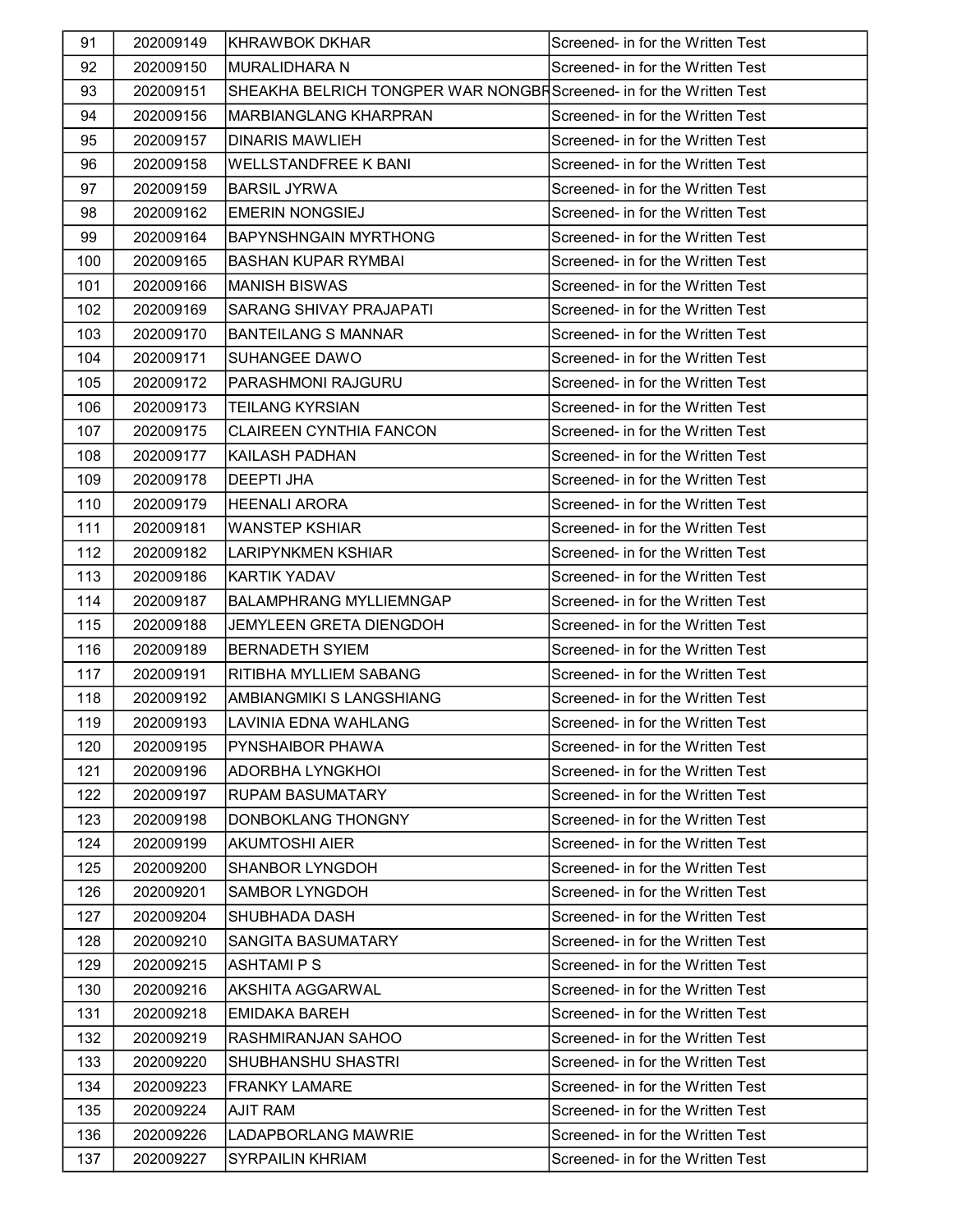| 138 | 202009229 | ABHIJEET PRAKASHNAND SINGH    | Screened- in for the Written Test |
|-----|-----------|-------------------------------|-----------------------------------|
| 139 | 202009233 | <b>TARUNA</b>                 | Screened- in for the Written Test |
| 140 | 202009234 | <b>RAJESH DASGUPTA</b>        | Screened- in for the Written Test |
| 141 | 202009235 | <b>BANPHIRALANG NONGRUM</b>   | Screened- in for the Written Test |
| 142 | 202009236 | <b>EVAMAGRICIA SNAITANG</b>   | Screened- in for the Written Test |
| 143 | 202009238 | <b>DIPSIKHA GOHAIN</b>        | Screened- in for the Written Test |
| 144 | 202009239 | <b>MERUGU PRASHANTH</b>       | Screened- in for the Written Test |
| 145 | 202009240 | <b>JOBINEL SYIEMIONG</b>      | Screened- in for the Written Test |
| 146 | 202009245 | <b>BRIJESH SUNDI</b>          | Screened- in for the Written Test |
| 147 | 202009246 | AKANSHA TRIPATHI              | Screened- in for the Written Test |
| 148 | 202009248 | <b>BIKASH SHARMA</b>          | Screened- in for the Written Test |
| 149 | 202009249 | <b>IAIPHYRNAI KONJIR</b>      | Screened- in for the Written Test |
| 150 | 202009252 | <b>RITU RAJ SAIKIA</b>        | Screened- in for the Written Test |
| 151 | 202009255 | RAMAVATH KISHAN BABU          | Screened- in for the Written Test |
| 152 | 202009256 | <b>SUTAPA DEB</b>             | Screened- in for the Written Test |
| 153 | 202009257 | <b>SAURAV BORAH</b>           | Screened- in for the Written Test |
| 154 | 202009258 | <b>KALPANA DEVI</b>           | Screened- in for the Written Test |
| 155 | 202009261 | C PHIBASAKA RANI              | Screened- in for the Written Test |
| 156 | 202009263 | RANGAVAJJULA KAMALA SRIANJANI | Screened- in for the Written Test |
| 157 | 202009264 | PRECIOUS STONE KHARKONGOR     | Screened- in for the Written Test |
| 158 | 202009265 | SANDAMANKI PASSAH             | Screened- in for the Written Test |
| 159 | 202009266 | <b>JENIFA TANG</b>            | Screened- in for the Written Test |
| 160 | 202009268 | UNNAYAN KUMAR                 | Screened- in for the Written Test |
| 161 | 202009269 | BONANI GOGOI                  | Screened- in for the Written Test |
| 162 | 202009270 | <b>SWATI JAGANNATH THAKUR</b> | Screened- in for the Written Test |
| 163 | 202009271 | <b>NEENA RAJENDRAN</b>        | Screened- in for the Written Test |
| 164 | 202009272 | NAYANA RAJENDRAN              | Screened- in for the Written Test |
| 165 | 202009273 | <b>DANIEL CHONGTHU</b>        | Screened- in for the Written Test |
| 166 | 202009274 | <b>BANROILANG KHARPAN</b>     | Screened- in for the Written Test |
| 167 | 202009275 | <b>SOUMYADIP PRADHAN</b>      | Screened- in for the Written Test |
| 168 | 202009278 | <b>AMALA C MATHEW</b>         | Screened- in for the Written Test |
| 169 | 202009280 | <b>BONI LEELA SOUJANYA</b>    | Screened- in for the Written Test |
| 170 | 202009282 | <b>VISHAL YASHASHVI</b>       | Screened- in for the Written Test |
| 171 | 202009283 | <b>AMAN VERMA</b>             | Screened- in for the Written Test |
| 172 | 202009284 | PRIYANKA KUMARI               | Screened- in for the Written Test |
| 173 | 202009285 | <b>CAMELIA DAPLIN LYNGDOH</b> | Screened- in for the Written Test |
| 174 | 202009286 | <b>TANOJIT PAUL</b>           | Screened- in for the Written Test |
| 175 | 202009289 | <b>MARLINA DAS</b>            | Screened- in for the Written Test |
| 176 | 202009290 | <b>CHANGSOMBA CHANG</b>       | Screened- in for the Written Test |
| 177 | 202009291 | <b>RIPON NOMOSUDRA</b>        | Screened- in for the Written Test |
| 178 | 202009294 | <b>IBAIAIPHIRA L MYRDON</b>   | Screened- in for the Written Test |
| 179 | 202009296 | <b>VIJAYA</b>                 | Screened- in for the Written Test |
| 180 | 202009297 | <b>KALIRAJ M</b>              | Screened- in for the Written Test |
| 181 | 202009298 | <b>IBASIEWDOR KURKALANG</b>   | Screened- in for the Written Test |
| 182 | 202009299 | MAPHIDAMANBHA MARBANIANG      | Screened- in for the Written Test |
| 183 | 202009302 | <b>ANSHU SONI</b>             | Screened- in for the Written Test |
| 184 | 202009304 | SANTOSH SHARMA                | Screened- in for the Written Test |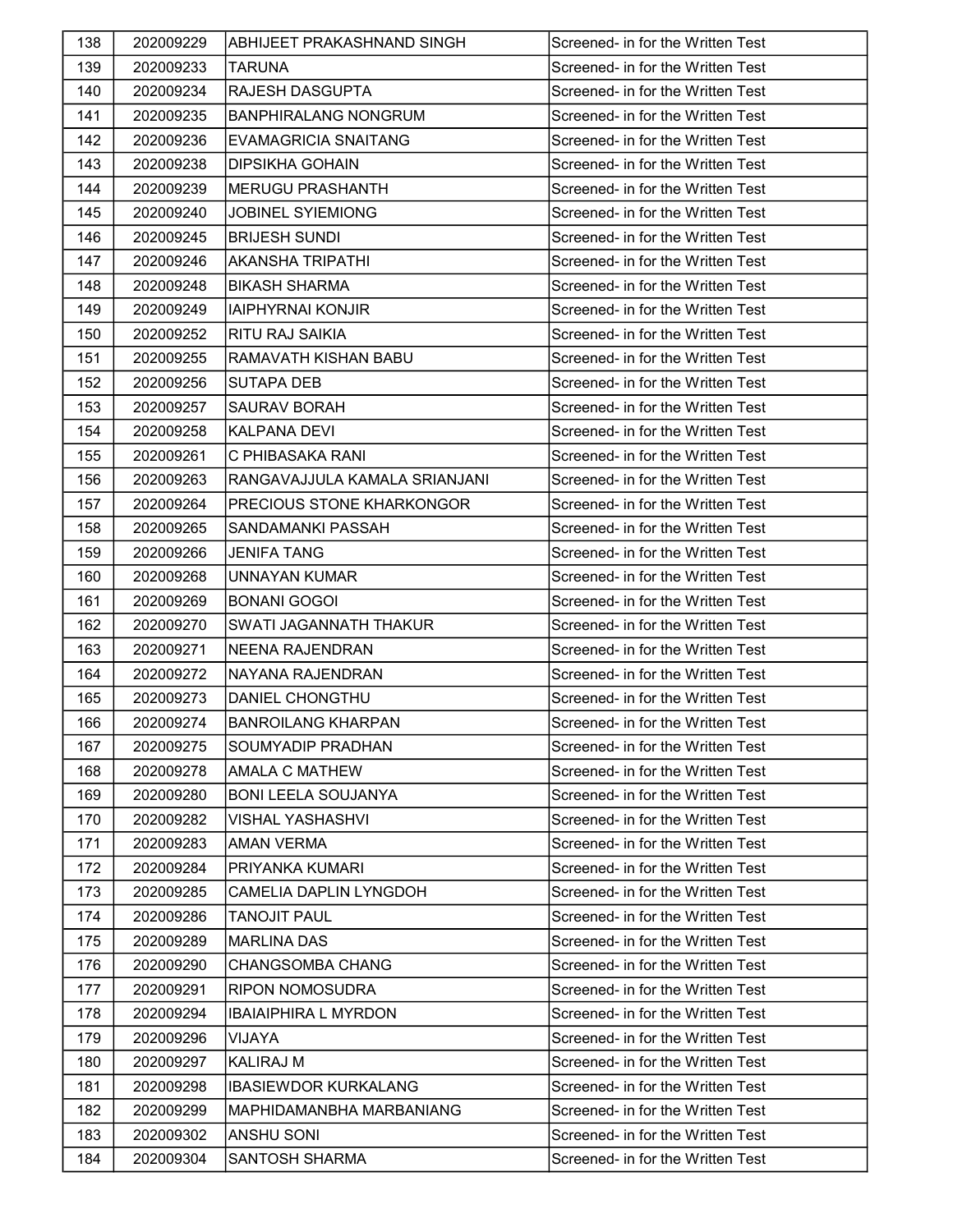| 185 | 202009306 | <b>CHINMOY MUNDA</b>          | Screened- in for the Written Test |
|-----|-----------|-------------------------------|-----------------------------------|
| 186 | 202009307 | <b>MRADALINI GUPTA</b>        | Screened- in for the Written Test |
| 187 | 202009310 | <b>KULAR BASKHEM CHYNE</b>    | Screened- in for the Written Test |
| 188 | 202009312 | <b>KAVIRAJ MEENA</b>          | Screened- in for the Written Test |
| 189 | 202009314 | <b>ANGIE KHAR NONGKHENG</b>   | Screened- in for the Written Test |
| 190 | 202009315 | <b>BANRAPLANG KHARSHANDI</b>  | Screened- in for the Written Test |
| 191 | 202009319 | <b>BIBICAIOANA SUCHIANG</b>   | Screened- in for the Written Test |
| 192 | 202009322 | <b>LARRYSTAR LYNGDOH</b>      | Screened- in for the Written Test |
| 193 | 202009324 | PRIYALAKSHMI DEVI DAS         | Screened- in for the Written Test |
| 194 | 202009325 | PERSARA RYNJAH                | Screened- in for the Written Test |
| 195 | 202009327 | <b>KUSHAL LALIM</b>           | Screened- in for the Written Test |
| 196 | 202009329 | <b>WANSUK SHYLLA</b>          | Screened- in for the Written Test |
| 197 | 202009332 | <b>SOUMEN MONDAL</b>          | Screened- in for the Written Test |
| 198 | 202009333 | SALLY GRACIA WARJRI           | Screened- in for the Written Test |
| 199 | 202009334 | SUBHASHREE MARANDI            | Screened- in for the Written Test |
| 200 | 202009335 | <b>MINAKHI SAIKIA</b>         | Screened- in for the Written Test |
| 201 | 202009337 | <b>BUDURU SRIHARI</b>         | Screened- in for the Written Test |
| 202 | 202009338 | ANJANA                        | Screened- in for the Written Test |
| 203 | 202009340 | SHUBHAM SHARMA                | Screened- in for the Written Test |
| 204 | 202009341 | RISHIRAJ PILLAI               | Screened- in for the Written Test |
| 205 | 202009342 | <b>DESH RAJ MEENA</b>         | Screened- in for the Written Test |
| 206 | 202009343 | <b>ANSHUMAN PANDA</b>         | Screened- in for the Written Test |
| 207 | 202009344 | ALDEVIA WAHLANG               | Screened- in for the Written Test |
| 208 | 202009345 | <b>BAPDIANGHUN RANGSLANG</b>  | Screened- in for the Written Test |
| 209 | 202009346 | <b>DAPHIRA KHONGWAR</b>       | Screened- in for the Written Test |
| 210 | 202009347 | <b>IBAPYNHUN SUNGOH</b>       | Screened- in for the Written Test |
| 211 | 202009348 | PHILARISUK LYNGDOH            | Screened- in for the Written Test |
| 212 | 202009349 | <b>FIVESTARLY LATHONG</b>     | Screened- in for the Written Test |
| 213 | 202009351 | SHAIHUNLANG KHARKONGOR        | Screened- in for the Written Test |
| 214 | 202009354 | RAKSAL D SANGMA               | Screened- in for the Written Test |
| 215 | 202009355 | <b>DEBOLINA SINHA</b>         | Screened- in for the Written Test |
| 216 | 202009356 | <b>RISHALIN NONGLANG</b>      | Screened- in for the Written Test |
| 217 | 202009357 | NIWANCHWA NOELEEN LALOO       | Screened- in for the Written Test |
| 218 | 202009358 | <b>KISHAN KUMAR</b>           | Screened- in for the Written Test |
| 219 | 202009361 | LABUKTONGBAM AMITKUMAR SHARMA | Screened- in for the Written Test |
| 220 | 202009363 | <b>BANISHA SOHSHANG</b>       | Screened- in for the Written Test |
| 221 | 202009366 | JAI SHARMA                    | Screened- in for the Written Test |
| 222 | 202009370 | <b>S NELSON CHAKMA</b>        | Screened- in for the Written Test |
| 223 | 202009371 | <b>BADAHUNLIN NONGSIEJ</b>    | Screened- in for the Written Test |
| 224 | 202009373 | <b>ARABELLA SHABONG</b>       | Screened- in for the Written Test |
| 225 | 202009375 | SAMRAT BASUMATARY             | Screened- in for the Written Test |
| 226 | 202009376 | WANDAHUN MARTHA TARIANG       | Screened- in for the Written Test |
| 227 | 202009377 | <b>MRIDUSMOY DAS</b>          | Screened- in for the Written Test |
| 228 | 202009378 | <b>MONISHA BORTHAKUR</b>      | Screened- in for the Written Test |
| 229 | 202009379 | CHERRY LYNGDOH MAWPHLANG      | Screened- in for the Written Test |
| 230 | 202009380 | RIBAJANAI WANKHAR             | Screened- in for the Written Test |
| 231 | 202009381 | DILIP KUMAR PANDEY            | Screened- in for the Written Test |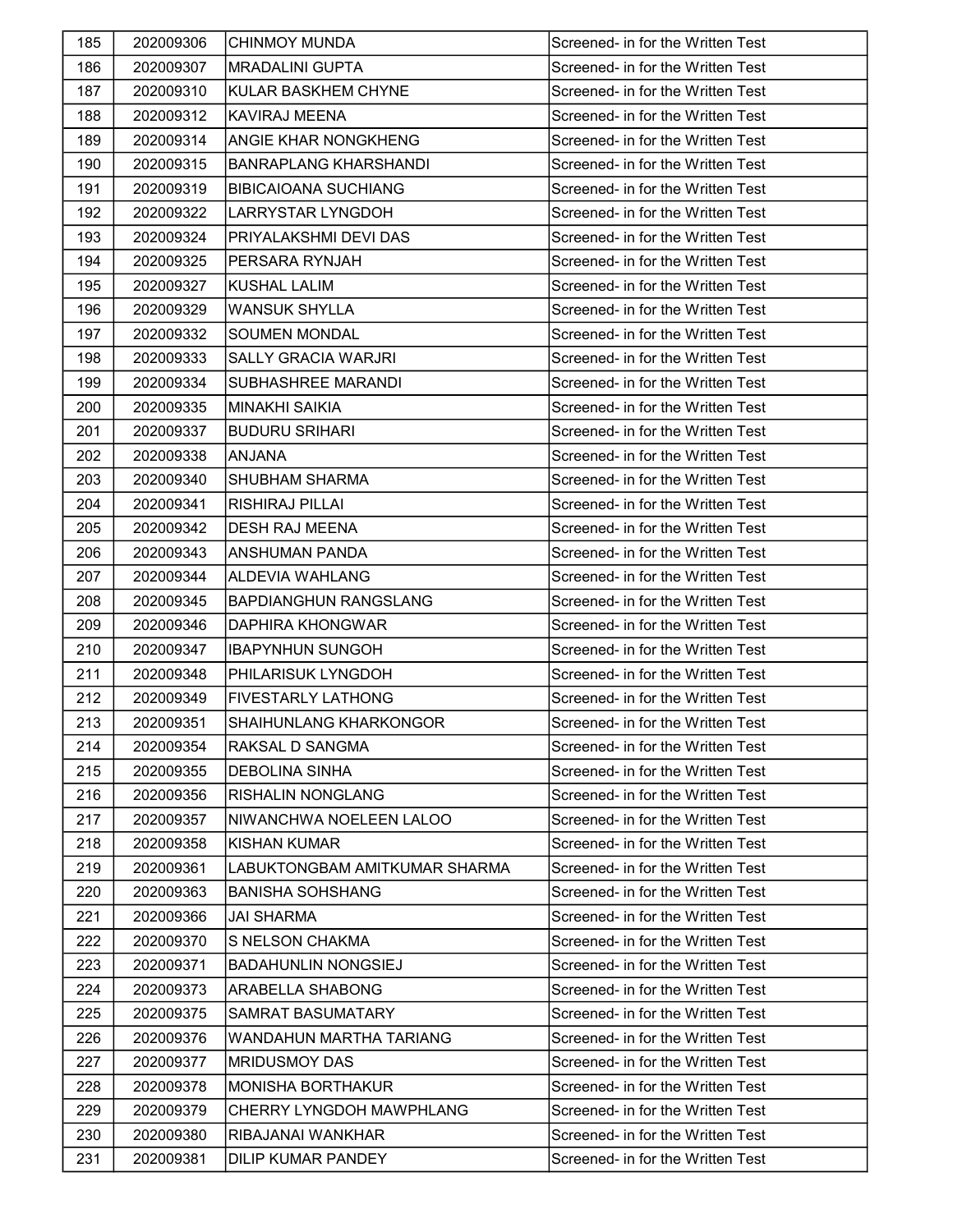| 232 | 202009384 | <b>AQUILINE KHARBUKI</b>                | Screened- in for the Written Test       |
|-----|-----------|-----------------------------------------|-----------------------------------------|
| 233 | 202009386 | <b>MONIKA SINGH</b>                     | Screened- in for the Written Test       |
| 234 | 202009388 | <b>DOLLYTA PYRTUH</b>                   | Screened- in for the Written Test       |
| 235 | 202009389 | ASHWINI RABIDAS                         | Screened- in for the Written Test       |
| 236 | 202009392 | BISWAJYOTI KAR                          | Screened- in for the Written Test       |
| 237 | 202009393 | <b>MARKSWELL KURBAH</b>                 | Screened- in for the Written Test       |
| 238 | 202009396 | <b>CAREEN PALA</b>                      | Screened- in for the Written Test       |
| 239 | 202009399 | <b>JENNYSAN KYNTER</b>                  | Screened- in for the Written Test       |
| 240 | 202009402 | <b>MARY BAAILYNTI KHARBYNGAR</b>        | Screened- in for the Written Test       |
| 241 | 202009403 | <b>KSHEMIN RAWAT</b>                    | Screened- in for the Written Test       |
| 242 | 202009405 | <b>MEBANPHIRA WARJRI</b>                | Screened- in for the Written Test       |
| 243 | 202009406 | <b>BANRIJANAI PATHAW</b>                | Screened- in for the Written Test       |
| 244 | 202009407 | IBAIAIKHAMTI LYNGDOH MYRDON             | Screened- in for the Written Test       |
| 245 | 202009308 | <b>MRITYUNJAI PRASAD TRIPATHI</b>       | <b>Screened-in for the Written Test</b> |
| 246 | 202009412 | JOSEPH LIANGOUSUAN TONSING              | Screened- in for the Written Test       |
| 247 | 202009413 | <b>AIRIHUN SWER</b>                     | Screened- in for the Written Test       |
| 248 | 202009415 | LURSHAI MIKI THONGNIBAH                 | Screened- in for the Written Test       |
| 249 | 202009416 | NAKISAKA PYRBOT                         | Screened- in for the Written Test       |
| 250 | 202009420 | JOHN DATIPLANG DUIA                     | Screened- in for the Written Test       |
| 251 | 202009421 | DAMIANO DEVENCY MALNGIANG               | Screened- in for the Written Test       |
| 252 | 202009422 | YOSHWA KHYRIEM                          | Screened- in for the Written Test       |
| 253 | 202009423 | <b>MARBIANGKI LAPASAM</b>               | Screened- in for the Written Test       |
| 254 | 202009426 | SOPHIA MONICA BASAIAWMOIT               | Screened- in for the Written Test       |
| 255 | 202009427 | <b>PIOUS BAREH</b>                      | Screened- in for the Written Test       |
| 256 | 202009429 | <b>EVELEEN E MARBANIANG</b>             | Screened- in for the Written Test       |
| 257 | 202009431 | <b>RUHIT GHOSH</b>                      | Screened- in for the Written Test       |
| 258 | 202009433 | <b>BALADIANG HUNLANG HYNIEWTA HADEM</b> | Screened- in for the Written Test       |
| 259 | 202009435 | <b>VENICIA LYNGDOH</b>                  | Screened- in for the Written Test       |
| 260 | 202009436 | <b>ALEXANDER LYNGDOH</b>                | Screened- in for the Written Test       |
| 261 | 202009438 | <b>GEORGE LALMALSAWM</b>                | Screened- in for the Written Test       |
| 262 | 202009440 | <b>NIKITHA A</b>                        | Screened- in for the Written Test       |
| 263 | 202009442 | ABHIJEET PURKAYASTHA                    | Screened- in for the Written Test       |
| 264 | 202009443 | KYNTIEWLANG MUKHIM                      | Screened- in for the Written Test       |
| 265 | 202009444 | <b>FRANCIS SHANGPIANG</b>               | Screened- in for the Written Test       |
| 266 | 202009445 | <b>KASTHURI E</b>                       | Screened- in for the Written Test       |
| 267 | 202009446 | <b>GIFTY MERRY PHAWA</b>                | Screened- in for the Written Test       |
| 268 | 202009447 | AFIDELIA DARISHISHA LYNGDOH             | Screened- in for the Written Test       |
| 269 | 202009448 | RAJDEEP DUTTA                           | Screened- in for the Written Test       |
| 270 | 202009449 | <b>DEEKSHA KUMARI</b>                   | Screened- in for the Written Test       |
| 271 | 202009450 | <b>RIMIKINI LALOO</b>                   | Screened- in for the Written Test       |
| 272 | 202009451 | PHAMI BRAHMA                            | Screened- in for the Written Test       |
| 273 | 202009452 | <b>BHASWATI SARMA</b>                   | Screened- in for the Written Test       |
| 274 | 202009453 | DILEEP KUMAR AHIRWAR                    | Screened- in for the Written Test       |
| 275 | 202009456 | PERRY STEVEN NONGRUM                    | Screened- in for the Written Test       |
| 276 | 202009457 | <b>SHERMIN MATHEW</b>                   | Screened- in for the Written Test       |
| 277 | 202009462 | <b>SUNITA GURUNG</b>                    | Screened- in for the Written Test       |
| 278 | 202009464 | DEBAJYOTI DUTTA                         | Screened- in for the Written Test       |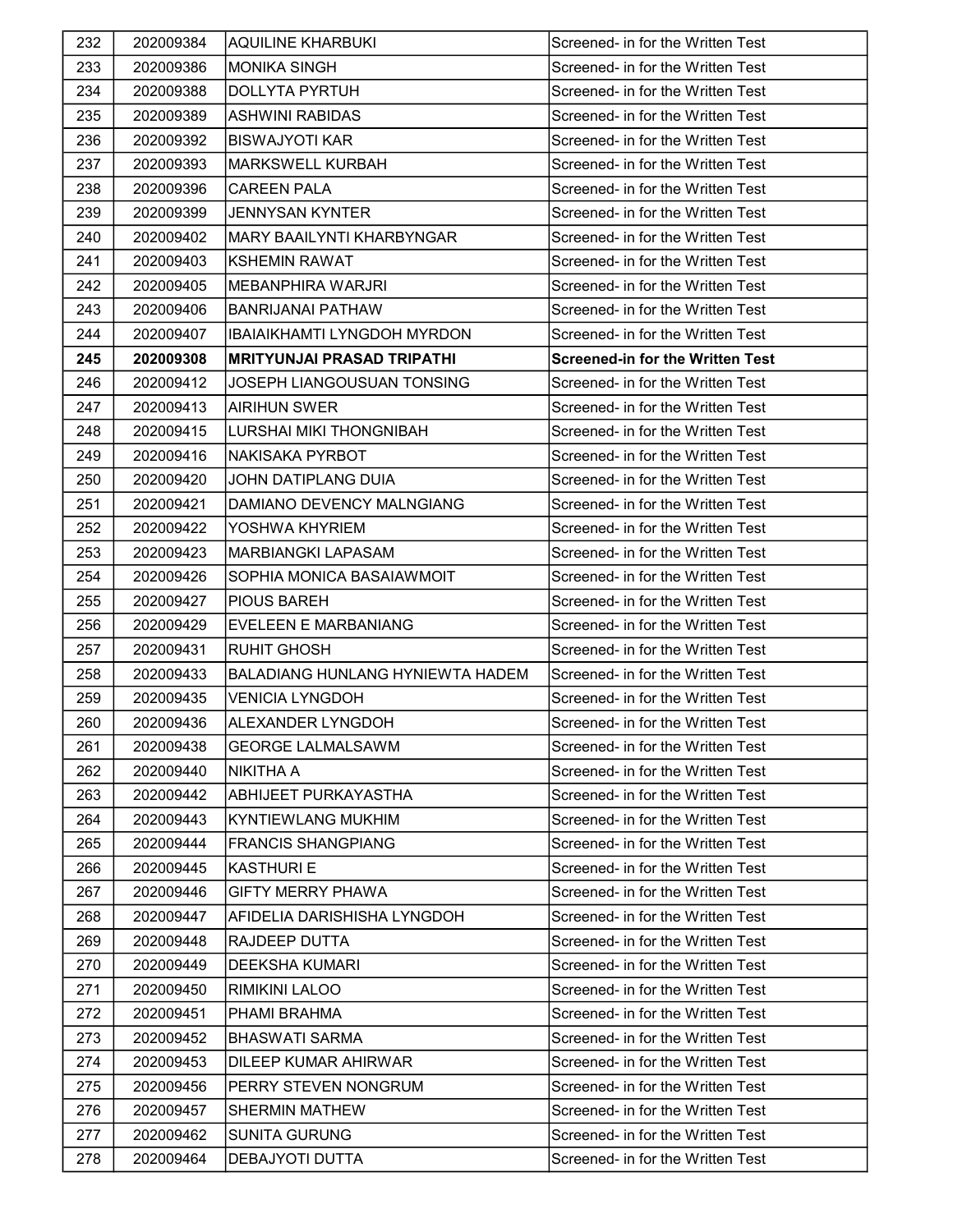| 279 | 202009465 | <b>MOHITHAKSHI</b>             | Screened- in for the Written Test |
|-----|-----------|--------------------------------|-----------------------------------|
| 280 | 202009467 | <b>BENJONGKUMBA JAMIR</b>      | Screened- in for the Written Test |
| 281 | 202009469 | <b>ARCHANA PADHI</b>           | Screened- in for the Written Test |
| 282 | 202009472 | <b>STEFAN WANN LYNGDOH</b>     | Screened- in for the Written Test |
| 283 | 202009473 | G BADMA PRIYA                  | Screened- in for the Written Test |
| 284 | 202009476 | <b>NEIL BADONDOR RIAHTAM</b>   | Screened- in for the Written Test |
| 285 | 202009477 | NABARUPA ROY                   | Screened- in for the Written Test |
| 286 | 202009478 | PHIBAKOR ANNIELIA DKHAR        | Screened- in for the Written Test |
| 287 | 202009479 | NANGSKHEM KHONGWIR             | Screened- in for the Written Test |
| 288 | 202009480 | <b>SALINE LYNTAND</b>          | Screened- in for the Written Test |
| 289 | 202009481 | <b>ANNEEKA DKHAR</b>           | Screened- in for the Written Test |
| 290 | 202009483 | <b>VEENEETA RABIDAS</b>        | Screened- in for the Written Test |
| 291 | 202009486 | POLESTAR ROY THANGKHIEW        | Screened- in for the Written Test |
| 292 | 202009487 | <b>BRYAN WANKHAR</b>           | Screened- in for the Written Test |
| 293 | 202009488 | <b>KIRAN N</b>                 | Screened- in for the Written Test |
| 294 | 202009490 | LANA PAIAKA BASAIAWMOIT        | Screened- in for the Written Test |
| 295 | 202009492 | JOHN DONBOK PAKMA              | Screened- in for the Written Test |
| 296 | 202009494 | <b>LIZA JONES SHANPRU</b>      | Screened- in for the Written Test |
| 297 | 202009495 | AMABELLA MARWEIN               | Screened- in for the Written Test |
| 298 | 202009499 | <b>NAZNEEN KAUSAR</b>          | Screened- in for the Written Test |
| 299 | 202009500 | <b>BANDARI HADIA</b>           | Screened- in for the Written Test |
| 300 | 202009501 | <b>JERRY LYNGKHOI</b>          | Screened- in for the Written Test |
| 301 | 202009502 | IAISHAH NYLLA RYMBAI           | Screened- in for the Written Test |
| 302 | 202009503 | <b>MARTHA SRAVANTHI</b>        | Screened- in for the Written Test |
| 303 | 202009505 | <b>IAIKYNTIEWSHISHA SURONG</b> | Screened- in for the Written Test |
| 304 | 202009506 | ARISHA MAWLONG                 | Screened- in for the Written Test |
| 305 | 202009508 | <b>JINKU DAS</b>               | Screened- in for the Written Test |
| 306 | 202009509 | PRIYANKA CHETRI                | Screened- in for the Written Test |
| 307 | 202009510 | <b>SILPI LEKHA DAS</b>         | Screened- in for the Written Test |
| 308 | 202009511 | PHIBAKYNTIEW NONGDHAR          | Screened- in for the Written Test |
| 309 | 202009512 | <b>RITIKA DAS</b>              | Screened- in for the Written Test |
| 310 | 202009513 | DOUBLE BLESS KHONGWIR          | Screened- in for the Written Test |
| 311 | 202009514 | <b>SENTIYENLA LONGKUMER</b>    | Screened- in for the Written Test |
| 312 | 202009515 | <b>LENMUNTHANG</b>             | Screened- in for the Written Test |
| 313 | 202009518 | <b>MACDONALD RYNJAH</b>        | Screened- in for the Written Test |
| 314 | 202009520 | <b>SUNIL KUMAR BAKOLIA</b>     | Screened- in for the Written Test |
| 315 | 202009522 | KYRSHANLANG RAPLANG DKHAR      | Screened- in for the Written Test |
| 316 | 202009525 | <b>PYNHUNLANG LYNGKHOL</b>     | Screened- in for the Written Test |
| 317 | 202009526 | <b>BANRAPLANG JYRWA</b>        | Screened- in for the Written Test |
| 318 | 202009527 | KEVIN MATTHEW LAMARE           | Screened- in for the Written Test |
| 319 | 202009531 | WANRAHBOKLANG NONGSIEJ         | Screened- in for the Written Test |
| 320 | 202009532 | JERRY W SANGMA                 | Screened- in for the Written Test |
| 321 | 202009533 | JORDAN RYAN KHARKRANG          | Screened- in for the Written Test |
| 322 | 202009534 | <b>ABHIK PAUL</b>              | Screened- in for the Written Test |
| 323 | 202009537 | <b>MEBASARA DIENGDOH</b>       | Screened- in for the Written Test |
| 324 | 202009539 | JEFFER H RYMBUI                | Screened- in for the Written Test |
| 325 | 202009544 | FENELLA RIBHA PHANBUH          | Screened- in for the Written Test |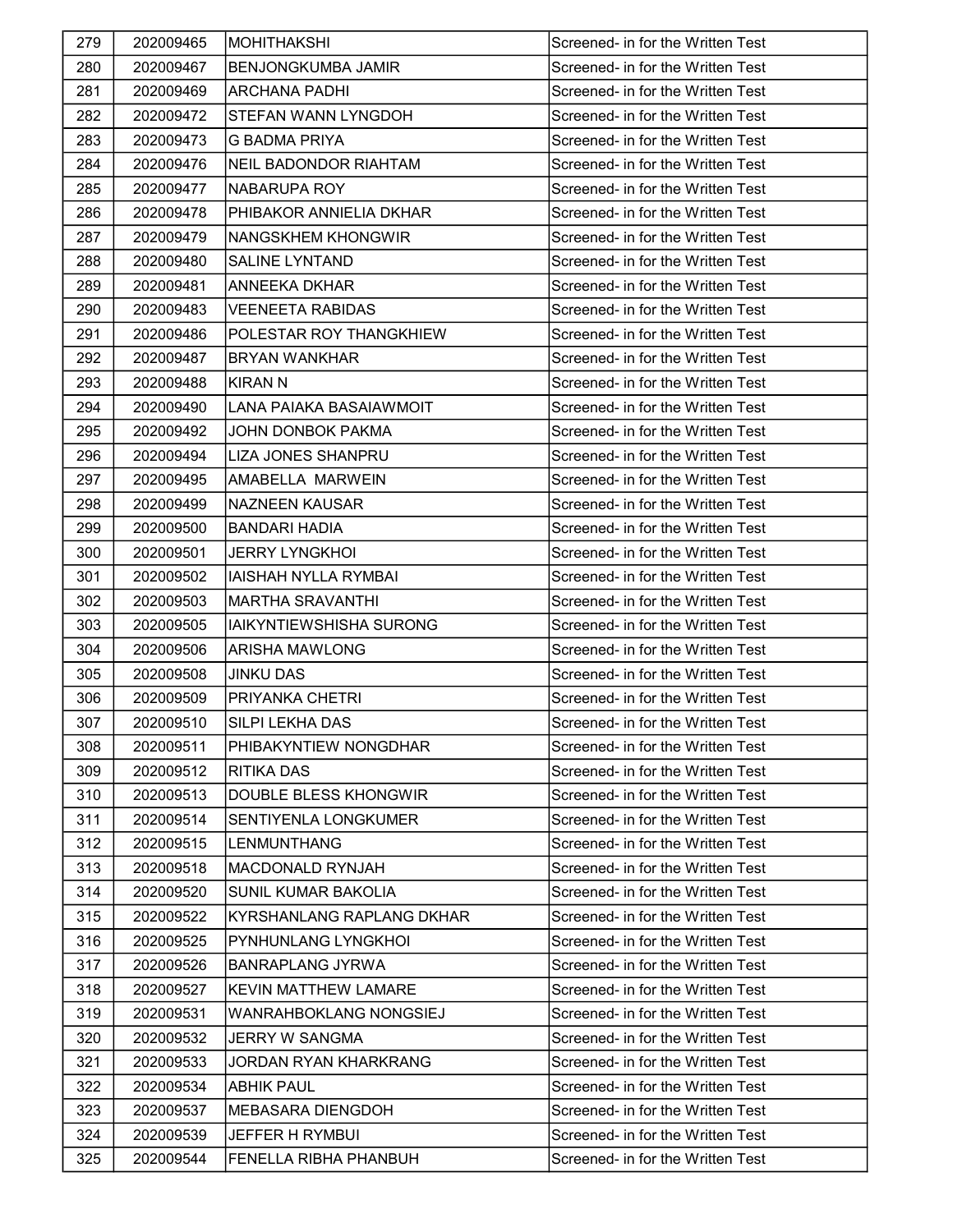| 326 | 202009545 | <b>HAPHILAHUN NONGBRI</b>       | Screened- in for the Written Test |
|-----|-----------|---------------------------------|-----------------------------------|
| 327 | 202009546 | DEIMIWAN DYLAN RYNGKSAI         | Screened- in for the Written Test |
| 328 | 202009548 | ALMORA RAZIA KHARKAMNI          | Screened- in for the Written Test |
| 329 | 202009550 | IMEBANSHAN SHADAP               | Screened- in for the Written Test |
| 330 | 202009553 | <b>ESHA LYNGDOH</b>             | Screened- in for the Written Test |
| 331 | 202009555 | RYNGKATMARDOR BAKAI             | Screened- in for the Written Test |
| 332 | 202009556 | <b>BANPYNSHNGAIN KHARLUKHI</b>  | Screened- in for the Written Test |
| 333 | 202009560 | MD AHTESHAM PARYEZUL HUQUE      | Screened- in for the Written Test |
| 334 | 202009561 | MACRITTA MARIE WANBAH           | Screened- in for the Written Test |
| 335 | 202009563 | <b>PAWAN KUMAR</b>              | Screened- in for the Written Test |
| 336 | 202009565 | CAREFULLY MARBANIANG            | Screened- in for the Written Test |
| 337 | 202009566 | NISSI OLITTA WAHLANG            | Screened- in for the Written Test |
| 338 | 202009567 | <b>ALVIN RANI</b>               | Screened- in for the Written Test |
| 339 | 202009568 | <b>TYLLI SHAPHRANG KHARPAN</b>  | Screened- in for the Written Test |
| 340 | 202009571 | <b>IBAHUNSHISHA NONGPHUD</b>    | Screened- in for the Written Test |
| 341 | 202009573 | DEVANAND RAI                    | Screened- in for the Written Test |
| 342 | 202009576 | <b>GAIL CHRISTIE LYNGDOH</b>    | Screened- in for the Written Test |
| 343 | 202009577 | MAKABABUDLANG SUNA              | Screened- in for the Written Test |
| 344 | 202009579 | <b>REBECCA DIMMUANCHING</b>     | Screened- in for the Written Test |
| 345 | 202009580 | RONALDO MACARIUS KHARWANLANG    | Screened- in for the Written Test |
| 346 | 202009581 | <b>SHUBHAM SHARMA</b>           | Screened- in for the Written Test |
| 347 | 202009582 | LARI KUPAR IANGRAI              | Screened- in for the Written Test |
| 348 | 202009583 | <b>RIDAME SARI</b>              | Screened- in for the Written Test |
| 349 | 202009584 | <b>AGALLIA SHARON KHONGLAM</b>  | Screened- in for the Written Test |
| 350 | 202009585 | <b>JOHNY KURBAH</b>             | Screened- in for the Written Test |
| 351 | 202009589 | <b>BALAJIED BOR ROY LYNGDOH</b> | Screened- in for the Written Test |
| 352 | 202009591 | <b>ANEESHA A KHARPOR</b>        | Screened- in for the Written Test |
| 353 | 202009593 | <b>EMBOKLANG KHONGSHUN</b>      | Screened- in for the Written Test |
| 354 | 202009595 | <b>MELISSA H KHYRIEM</b>        | Screened- in for the Written Test |
| 355 | 202009596 | IRISHIKA MUKHERJEE              | Screened- in for the Written Test |
| 356 | 202009597 | RISHAN JASON KHONGLAH           | Screened- in for the Written Test |
| 357 | 202009599 | STEVENSON ROY WAHLANG           | Screened- in for the Written Test |
| 358 | 202009600 | ELIZABETH THMA                  | Screened- in for the Written Test |
| 359 | 202009601 | <b>JOYTIFUL NONGRANG</b>        | Screened- in for the Written Test |
| 360 | 202009602 | <b>MARTINA MAWLONG</b>          | Screened- in for the Written Test |
| 361 | 202009603 | <b>HUAI NGAIH MANG</b>          | Screened- in for the Written Test |
| 362 | 202009604 | <b>BHABOKLANG NONGSIEJ</b>      | Screened- in for the Written Test |
| 363 | 202009606 | OBED RODERICK WARBAH            | Screened- in for the Written Test |
| 364 | 202009608 | PYNKHRAWBIANG RANI              | Screened- in for the Written Test |
| 365 | 202009610 | IRINIA MARY UMSONG              | Screened- in for the Written Test |
| 366 | 202009611 | DAPHAWAN S M PAPANG             | Screened- in for the Written Test |
| 367 | 202009613 | <b>AMIT HAJONG</b>              | Screened- in for the Written Test |
| 368 | 202009614 | <b>BISCORA UMDOR</b>            | Screened- in for the Written Test |
| 369 | 202009615 | DONEVAN SHANGPLIANG             | Screened- in for the Written Test |
| 370 | 202009616 | RIMAI LAMARE                    | Screened- in for the Written Test |
| 371 | 202009618 | <b>DISHA</b>                    | Screened- in for the Written Test |
| 372 | 202009619 | <b>KYRMENLANG LYNGDOH</b>       | Screened- in for the Written Test |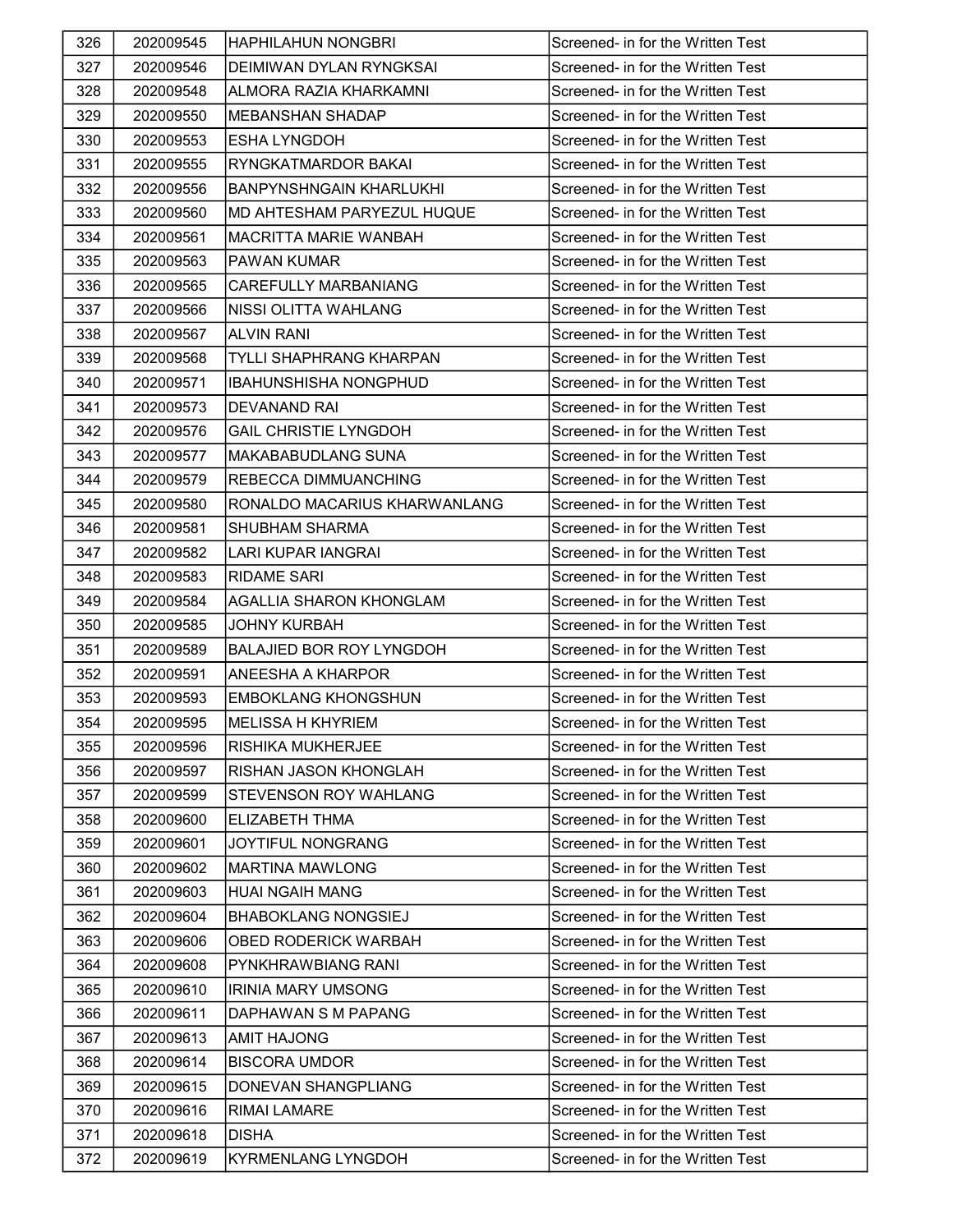| 373 | 202009620 | DANNY MARK MANBHA LANGSTIEH        | Screened- in for the Written Test        |
|-----|-----------|------------------------------------|------------------------------------------|
| 374 | 202009622 | <b>REWARDME SYRTI</b>              | Screened- in for the Written Test        |
| 375 | 202009624 | ALBINSON KURBAH                    | Screened- in for the Written Test        |
| 376 | 202009626 | PHIBASARA WANNIANG                 | Screened- in for the Written Test        |
| 377 | 202009629 | <b>PREMEUS KHARBYNGAR</b>          | Screened- in for the Written Test        |
| 378 | 202009630 | <b>IBALABET NONGRUM</b>            | Screened- in for the Written Test        |
| 379 | 202009631 | PEARLYCIA KHARBULI                 | Screened- in for the Written Test        |
| 380 | 202009632 | UNISHA MAWLONG                     | Screened- in for the Written Test        |
| 381 | 202009633 | SONIA PINKY KHARLUKHI              | Screened- in for the Written Test        |
| 382 | 202009634 | <b>SYRPAIBIANG KHONGLAM</b>        | Screened- in for the Written Test        |
| 383 | 202009635 | <b>SKHEMBOK STAR SOHPHOH</b>       | Screened- in for the Written Test        |
| 384 | 202009637 | UTPAL BAKSHI                       | Screened- in for the Written Test        |
| 385 | 202009639 | <b>BIDIPTA BISWAS</b>              | Screened- in for the Written Test        |
| 386 | 202009640 | <b>BRYANSTAR LYNGDOH MAWPHLANG</b> | Screened- in for the Written Test        |
| 387 | 202009641 | <b>STEPPHYRNAI CHYNE</b>           | Screened- in for the Written Test        |
| 388 | 202009646 | <b>LUMLANG SAWKMIE</b>             | Screened- in for the Written Test        |
| 389 | 202009647 | <b>DEVILAL SHARMA</b>              | Screened- in for the Written Test        |
| 390 | 202009648 | PONNAMAINA RAJU                    | Screened- in for the Written Test        |
| 391 | 202009650 | <b>IBASHONGDOR SHISHA WARJRI</b>   | Screened- in for the Written Test        |
| 392 | 202009651 | <b>BAIAIKYRMEN MARBANIANG</b>      | Screened- in for the Written Test        |
| 393 | 202009656 | <b>SURYA PRATAP</b>                | Screened- in for the Written Test        |
| 394 | 202009657 | <b>NEIPELE WETSAH</b>              | Screened- in for the Written Test        |
| 395 | 202009658 | <b>SHAWN LEEMANSON KHONGWIR</b>    | Screened- in for the Written Test        |
| 396 | 202009659 | <b>RAJEEV SINGH GAUTAM</b>         | Screened- in for the Written Test        |
| 397 | 202009660 | LAM KALYAN THAMBI                  | Screened- in for the Written Test        |
| 398 | 202009662 | <b>SUBHASISH SUTRADHAR</b>         | Screened- in for the Written Test        |
| 399 | 202009663 | <b>GAURISHA</b>                    | Screened- in for the Written Test        |
| 400 | 202009666 | <b>KM SHIVJYOTI</b>                | Screened- in for the Written Test        |
| 401 | 202009667 | <b>SATYAJEET SENDHA</b>            | Screened- in for the Written Test        |
| 402 | 202009669 | <b>TUMMAPUDI ANIL KUMAR</b>        | Screened- in for the Written Test        |
| 403 | 202009672 | SIDRALYNE KHONGBUH                 | Screened- in for the Written Test        |
| 404 | 202009673 | MANDALIN LYNGDOH NONGLAIT          | Screened- in for the Written Test        |
| 405 | 202009674 | WANSHANBORLANG NONGRANG            | Screened- in for the Written Test        |
| 406 | 202009675 | <b>SACHIN DAS</b>                  | Screened- in for the Written Test        |
| 407 | 202009678 | SONIA LYNGDOH JARAIN               | Screened- in for the Written Test        |
| 408 | 202009679 | <b>ABHIJEET KUMAR</b>              | Screened- in for the Written Test        |
| 409 | 202009682 | <b>AQUISHA SUKLIN LANONG</b>       | Screened- in for the Written Test        |
| 410 | 202009684 | PHRANGSNGI M RAPSANG               | Screened- in for the Written Test        |
| 411 | 202009685 | IPHIBAPYNKMEN SHISHA KHONGWAR      | Screened- in for the Written Test        |
| 412 | 202009686 | <b>PALENDRA SINGH</b>              | Screened- in for the Written Test        |
| 413 | 202009208 | KHARAT VIKAS RAJENDRA              | <b>Screened- in for the Written Test</b> |
| 414 | 202009424 | <b>VIKASH KUMAR</b>                | <b>Screened- in for the Written Test</b> |
| 415 | 202009519 | <b>KEVIZAKIENUO SUOHU</b>          | <b>Screened- in for the Written Test</b> |
| 416 | 202009586 | <b>ENDONELSON KHARJANA</b>         | <b>Screened- in for the Written Test</b> |
| 417 | 202009360 | <b>MATTHEW KHARPRAN</b>            | <b>Screened- in for the Written Test</b> |
| 418 | 202009387 | <b>GEETA HARI SAWANT</b>           | <b>Screened- in for the Written Test</b> |
| 419 | 202009414 | <b>DARIKI S LANGSHIANG</b>         | <b>Screened- in for the Written Test</b> |